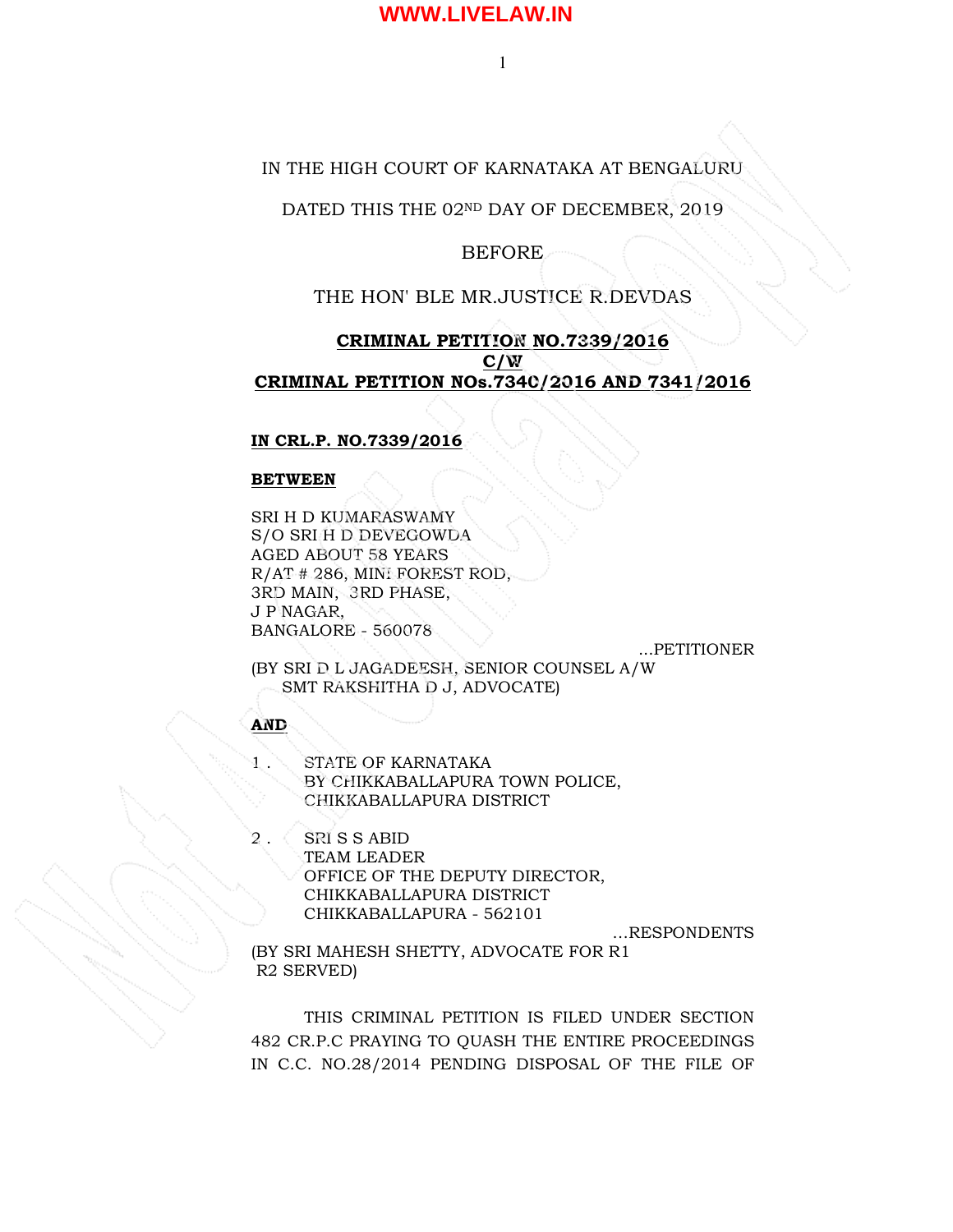THE PRL.CIVIL JUDGE AND JMFC AT CHIKKABALLAPUR (PRODUCED AT ANNEXURE-A) AND CONSEQUENTLY QUASH THE FINAL REPORT IN CR.NO.111/2014 DATED 14.01.2014 SUBMITTED IN C.C. NO.28/2014 BASED ON WHICH THE COGNIZANCE OF THE OFFENCE IS TAKEN IN C.C.NO.28/2014 ON THE FILE OF THE PRL. CIVIL JUDGE AND JMFC AT CHIKKABALLAPURA FOR THE OFFENCE P/U/S 188 OF IPC (PRODUCED AT ANNEXURE-B).

#### IN CRL.P. NO.7340/2016

#### BETWEEN

SRI H D KUMARASWAMY S/O SRI H D DEVEGOWDA AGED ABOUT 58 YEARS R/AT # 286, MINI FOREST ROD, 3RD MAIN, 3RD PHASE, J P NAGAR, BANGALORE - 560078

...PETITIONER

(BY SRI D L JAGADEESH, SENIOR COUNSEL A/W SMT RAKSHITHA D J, ADVOCATE)

### AND

1 . STATE OF KARNATAKA BY CHIKKABALLAPURA TOWN POLICE, CHIKKABALLAPURA DISTRICT

2 . SRI S S ABHID TEAM LEADER OFFICE OF THE DEPUTY DIRECTOR, CHIKKABALLAPURA DISTRICT CHIKKABALLAPURA - 562101

…RESPONDENTS

(BY SRI MAHESH SHETTY, HCGP FOR R1 R2 SERVED)

THIS CRIMINAL PETITION IS FILED UNDER SECTION 482 CR.P.C PRAYING TO QUASH THE ORDER DATED 27.02.2015 TAKING COGNIZANCE OF THE OFFENCES BASED ON THE POLICE REPORT FILED IN C.C.NO.29/2014 PENDING DISPOSAL OF THE FILE OF THE PRL.CIVIL JUDGE AND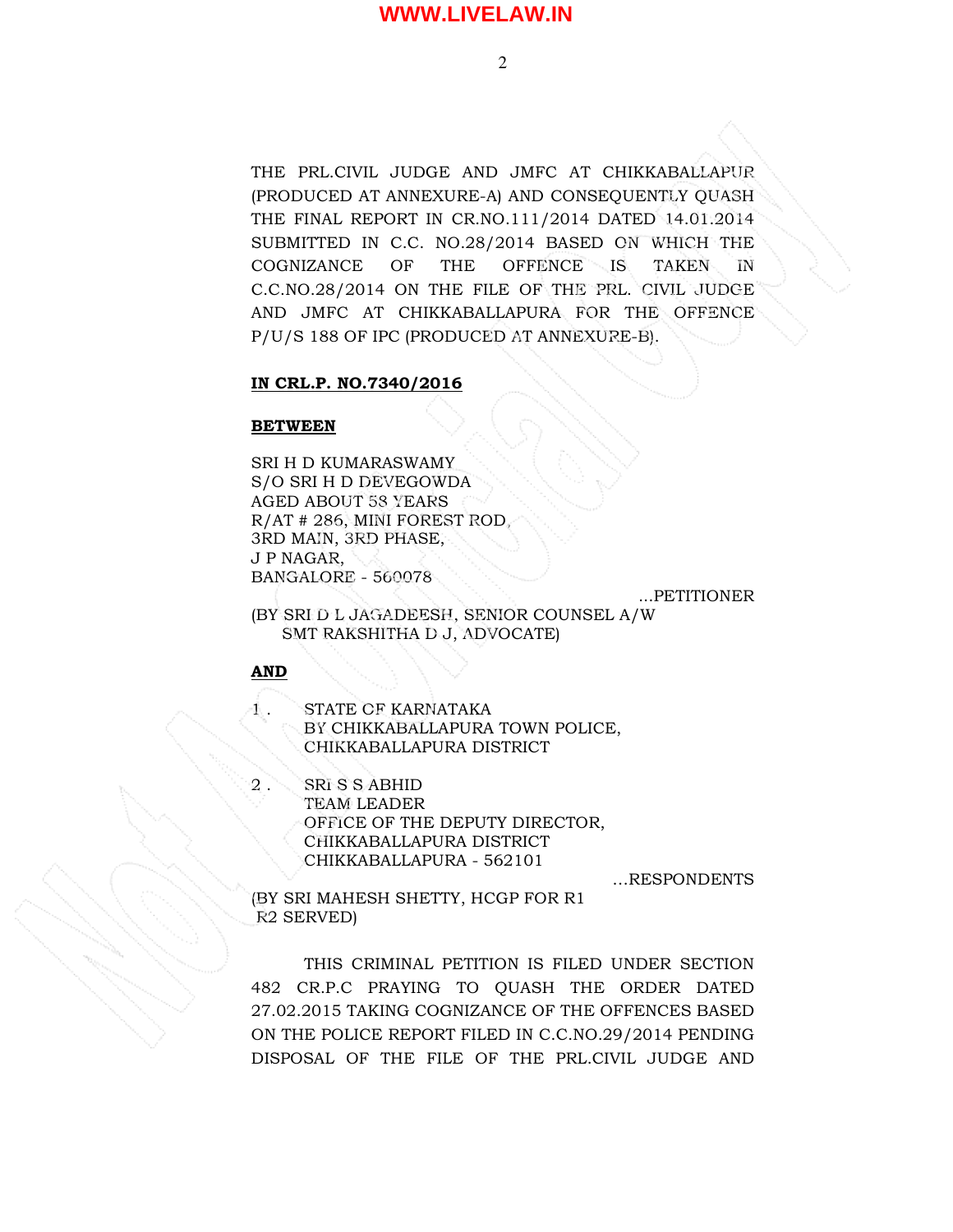JMFC AT CHIKKABALLAPUR (PRODUCED AT ANNEXURE-A) AND CONSEQUENTLY QUASH THE FINAL REPORT IN CR.NO.97/2014 DATED 21.04.2014 SUBMITTED IN C.C. NO.29/2014 BASED ON WHICH THE COGNIZANCE OF THE OFFENCES IS TAKEN IN C.C.NO.29/2014 ON THE FILE OF THE PRL. CIVIL JUDGE (JR.DN.) AND JMFC AT CHIKKABALLAPURA FOR THE OFFENCE P/U/S 188 OF IPC (PRODUCED AT ANNEXURE-B).

#### IN CRL.P. NO.7341/2016

#### BETWEEN

SRI H D KUMARASWAMY S/O SRI H.D. DEVE GOWDA AGED ABOUT 56 YEARS R/AT KITHAGANAHALLI BIDADI HOBLI, RAMNAGARA

...PETITIONER

(BY SRI D L JAGADEESH, SENIOR COUNSEL A/W SMT RAKSHITHA D J, ADVOCATE)

### AND

- 1 . STATE OF KARNATAKA BY CHIKKABALLAPURA TOWN POLICE CHIKKABALLAPURA DISTRICT REP. BY SPP, HIGH COURT BUILDING BANGALORE - 560001
	- SRI S.S. ABHID TEAM LEADER OFFICE OF THE DEPUTY DIRECTOR CHIKKABALLAPURA DISTRCT CHIKKABALLAPURA - 562101

…RESPONDENTS

(BY SRI MAHESH SHETTY, HCGP FOR R1 R2 SERVED)

THIS CRIMINAL PETITION IS FILED UNDER SECTION 482 CR.P.C PRAYING TO QUASH THE ENTIRE PROCEEDINGS IN C.C. NO.370/2015 PENDING ON THE FILE OF PRL.CIVIL JUDGE AND JMFC, CHIKKABALLAPURA (PRODUCED AT ANNEXURE-A) AND CONSEQUENTLY QUASH THE FIR IN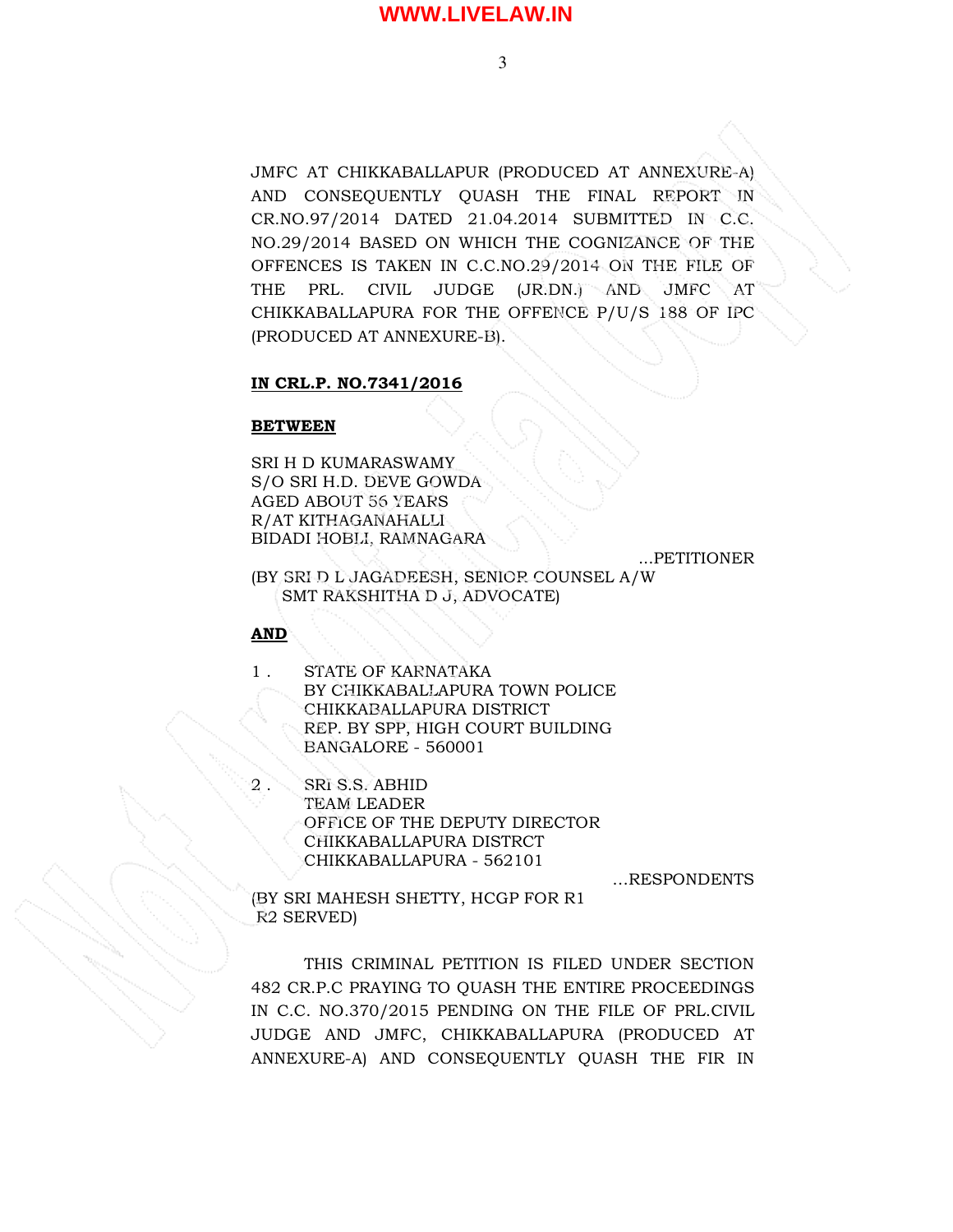CR.NO.95/2014 DATED 21.04.2014 BASED ON WHICH THE COGNIZANCE OF THE OFFENCES IS TAKEN IN C.C.NO.370/2015 ON THE FILE OF THE PRL. CIVIL JUDGE AND JMFC AT CHIKKABALLAPURA FOR THE OFFENCE P/U/S 188 AND 341 OF IPC (PRODUCED AT ANNEXURE-B).

THESE PETITIONS COMING ON FOR ADMISSION THIS DAY, THE COURT MADE THE FOLLOWING:

### ORDER

### R.DEVDAS J., (ORAL):

 These three criminal petitions arise out of three different complaints lodged by an Electoral Officer appointed by the Chief Election Commissioner to monitor the elections that took place in the month of March, 2014. The petitioner is the former Chief Minister against whom the official complainant has filed three different complaints for offences punishable under Sections 188 and 341 of IPC.

 2. Sri D.L.Jagadeesh, learned Senior Counsel appearing for the petitioner in all these matters would submit that the matter stands covered by various decisions of co-ordinate benches of this Court. The learned counsel has drawn the attention of this Court to atleast three decisions in the case of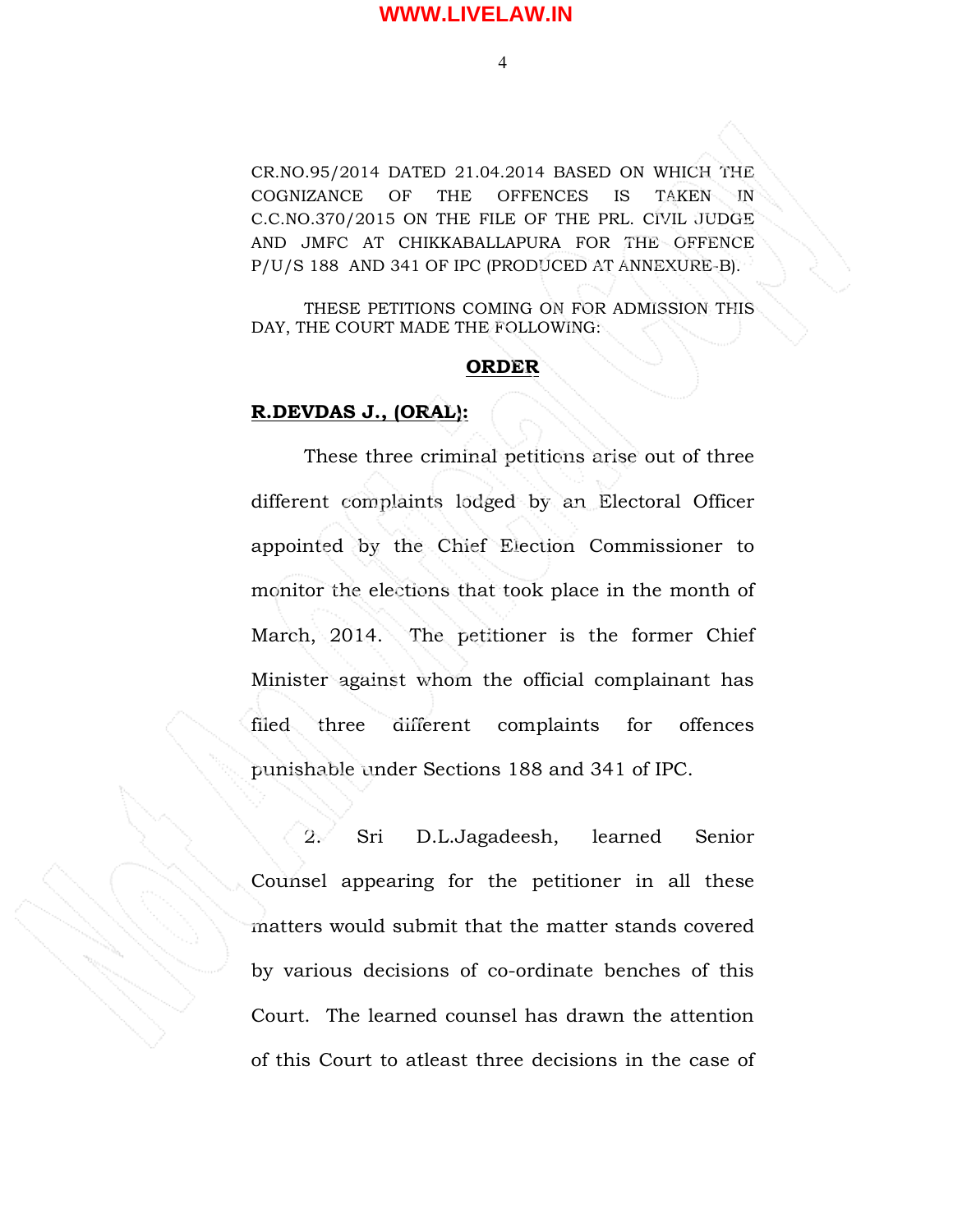5

Sri M.Veerappa Moily /vs./ State of Karnataka and another decided on 30.07.2015 in Cri.P.  $No.2237/2015$ ; in the case of **K.S.Eshwarappa** /vs./ The State of Karnataka and another in Crl.P.No.201195/2015 decided on 13.04.2016 and in the case of  $H.D.Kumaras wamy /vs./$  State of Karnataka and another in Crl.P.7342/2016 decided on 05.10.2016.

3. In the case of  $K.S.Eshwarappa$  (supra) this Court while referring to Section 195 of Cr.P.C. has held that the said provision clearly creates a statutory bar on the Court for taking cognizance unless the complaint in writing is made by the public servant concerned or some other public servant to whom he is administratively subordinate. It was therefore held that the provision takes away the general power of the Magistrate under Section 190 of Cr.P.C. to take cognizance without there being a complaint in writing. The Co-ordinate bench has further taken note of Section 171(H) of IPC and held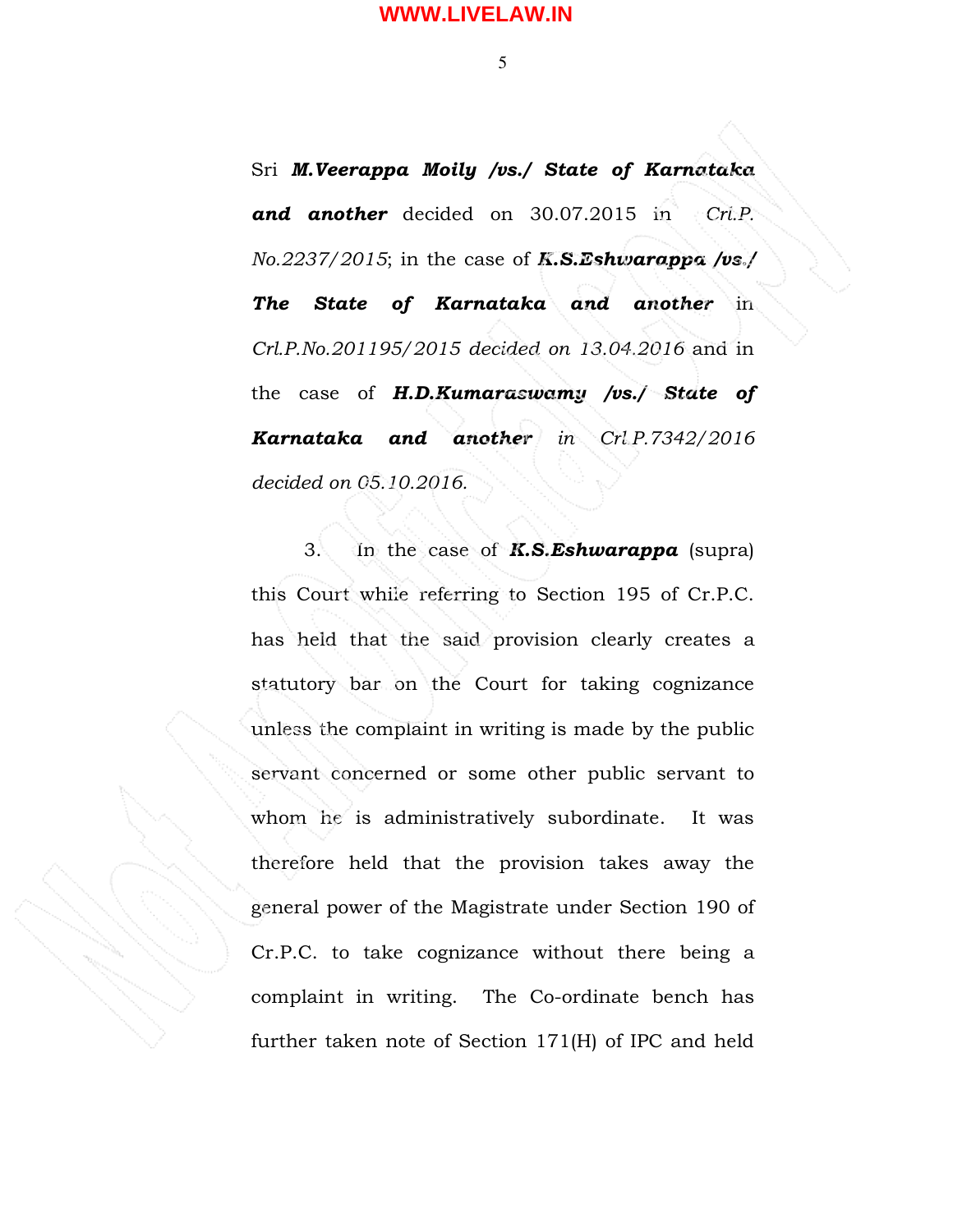$\overline{6}$ 

that the said provision is catagorised as noncognizable offence under the classification of the offence in schedule–II of the Cr.P.C. When the offence is declared as non-cognizable in nature, Section 155(2) of Cr.P.C. bars the police to investigate such matter without the valid permission from the jurisdictional Magistrate.

 4. In so far as Section 341 of IPC is concerned, it has been pointed out by the learned Senior Counsel that the complaint would very clearly show that there is no specific allegation or personal allegation against the petitioner that he was guilty of restraining any person wrongfully. On the other hand, it is stated in the complaint that the workers of the political party have caused inconvenience to the general public by blocking the road. Therefore, it is submitted that the said allegation not being specific to the petitioner, the FIRs' are required to be quashed.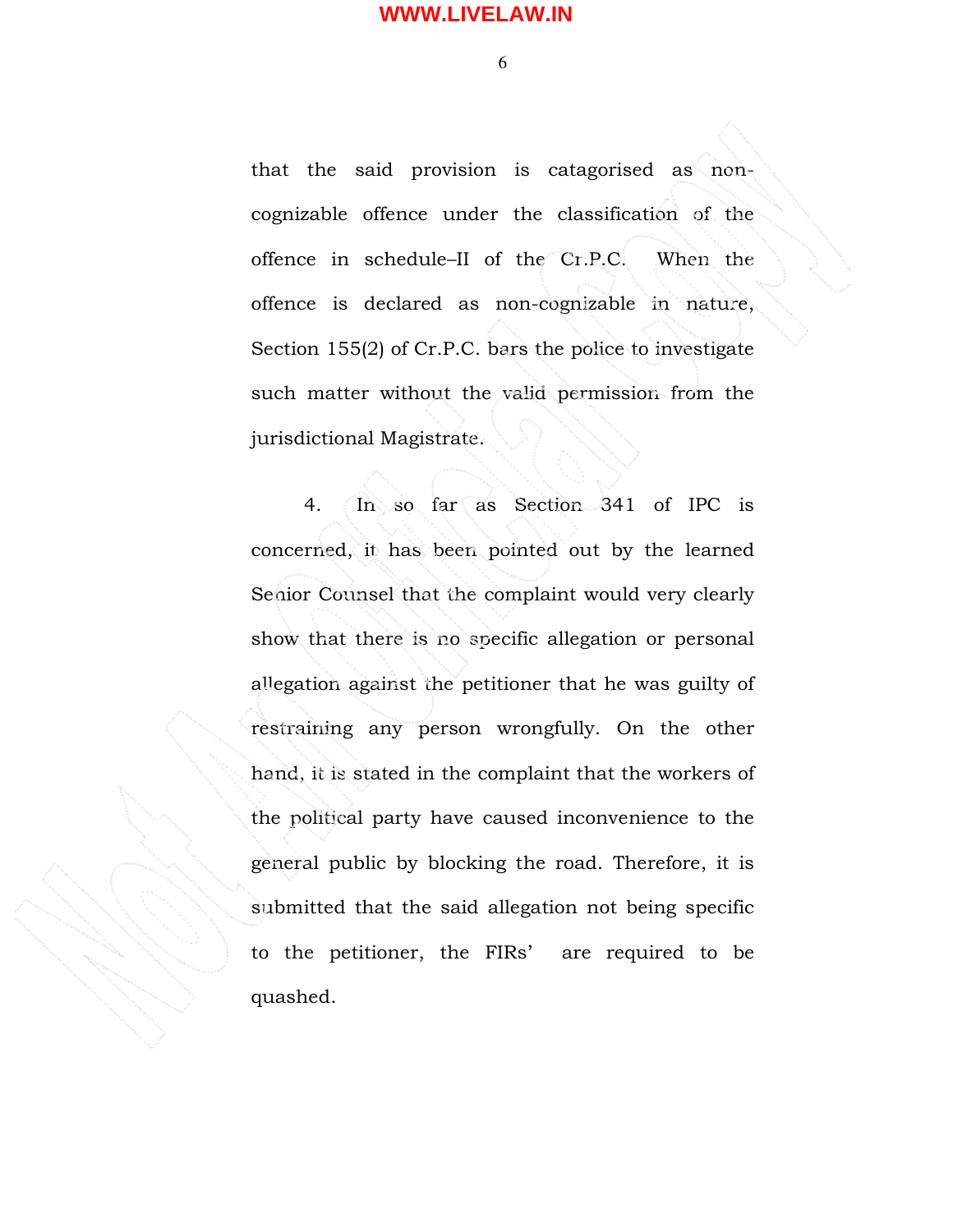7

 5. Learned HCGP submits that though the other provision i.e., Section 188 is covered by the judgment of the Co-ordinate bench however, Section 341 is not covered.

 6. Having heard the learned Senior Counsel and on perusing the petition papers and the decisions referred to, it is found that this court has consistently held that unless and until there is a private complaint under Section 200 Cr.P.C. made to the Magistrate, the offence punishable under Sections 172 and 188, both inclusion of IPC cannot be taken cognizance of.

 7. In so far as Section 341 is concerned, this Court accepts the contention of the learned Senior Counsel that the complaint does not make out a case as against the petitioner. The allegation is purportedly against the 'party' or the workers of the party.